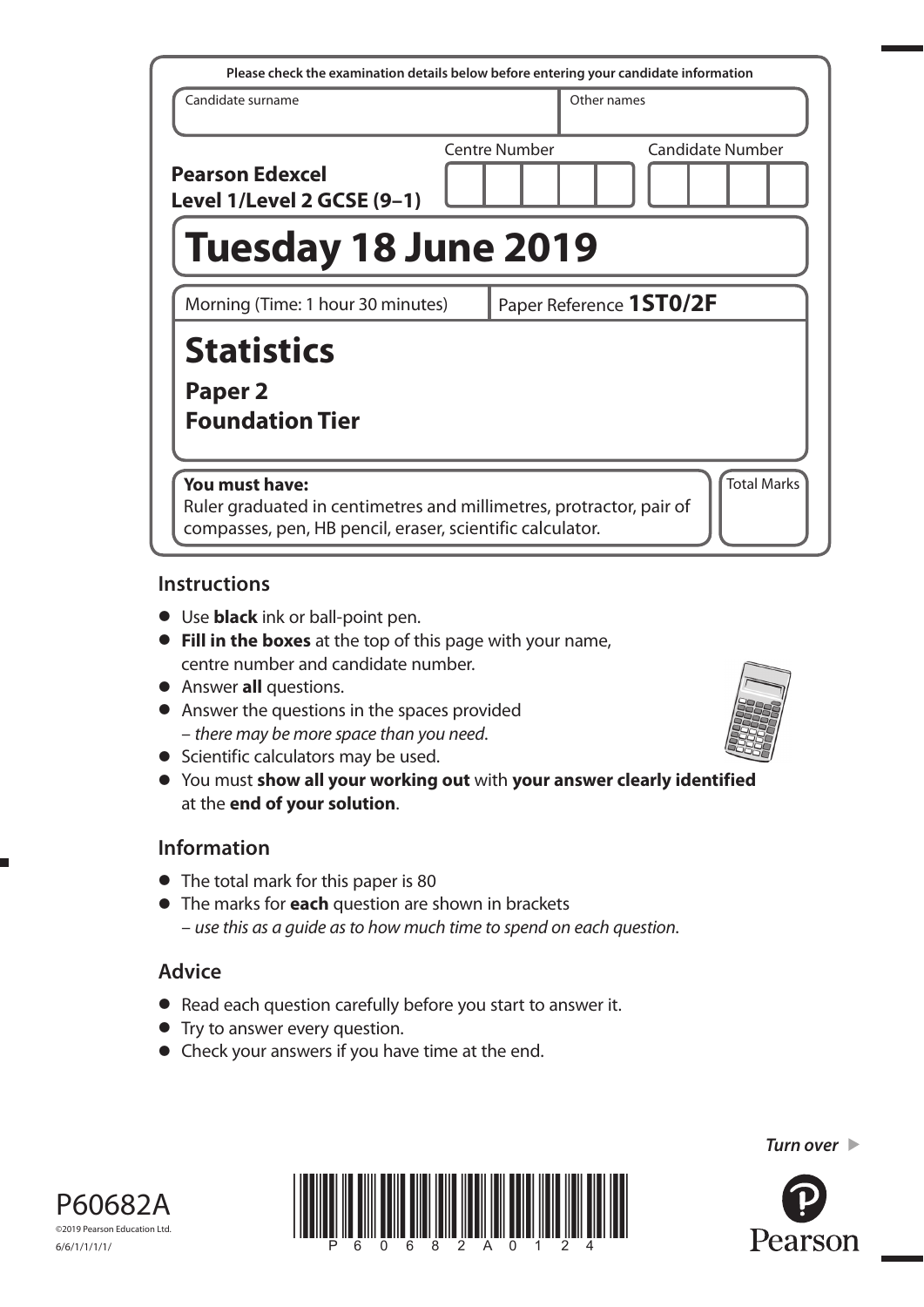# **DONOIWRITEIN HEAREA**

## **Answer ALL questions.**

#### **Write your answers in the spaces provided.**

#### **You must write down all the stages in your working.**

**1** Jools surveyed 40 members of his youth club to ask each of them their favourite type of music. Some information about his results is shown in the incomplete table.

| <b>Favourite type</b><br>of music | Number of<br>members |
|-----------------------------------|----------------------|
| Hip-hop                           |                      |
| Indie rock                        |                      |
| Metal                             | 4                    |
| Pop                               | 12                   |
| R&B                               | 7                    |
| Other                             |                      |

The diagram below shows the results of his survey.

| Hip-hop    | 775    | Key:         |
|------------|--------|--------------|
| Indie rock | 7777   | $\mathbf{r}$ |
| Metal      | 77     |              |
| Pop        | 777777 |              |
| R&B        | 777    |              |
| Other      |        |              |



(a) Write down the name of this type of diagram.



.......................................................

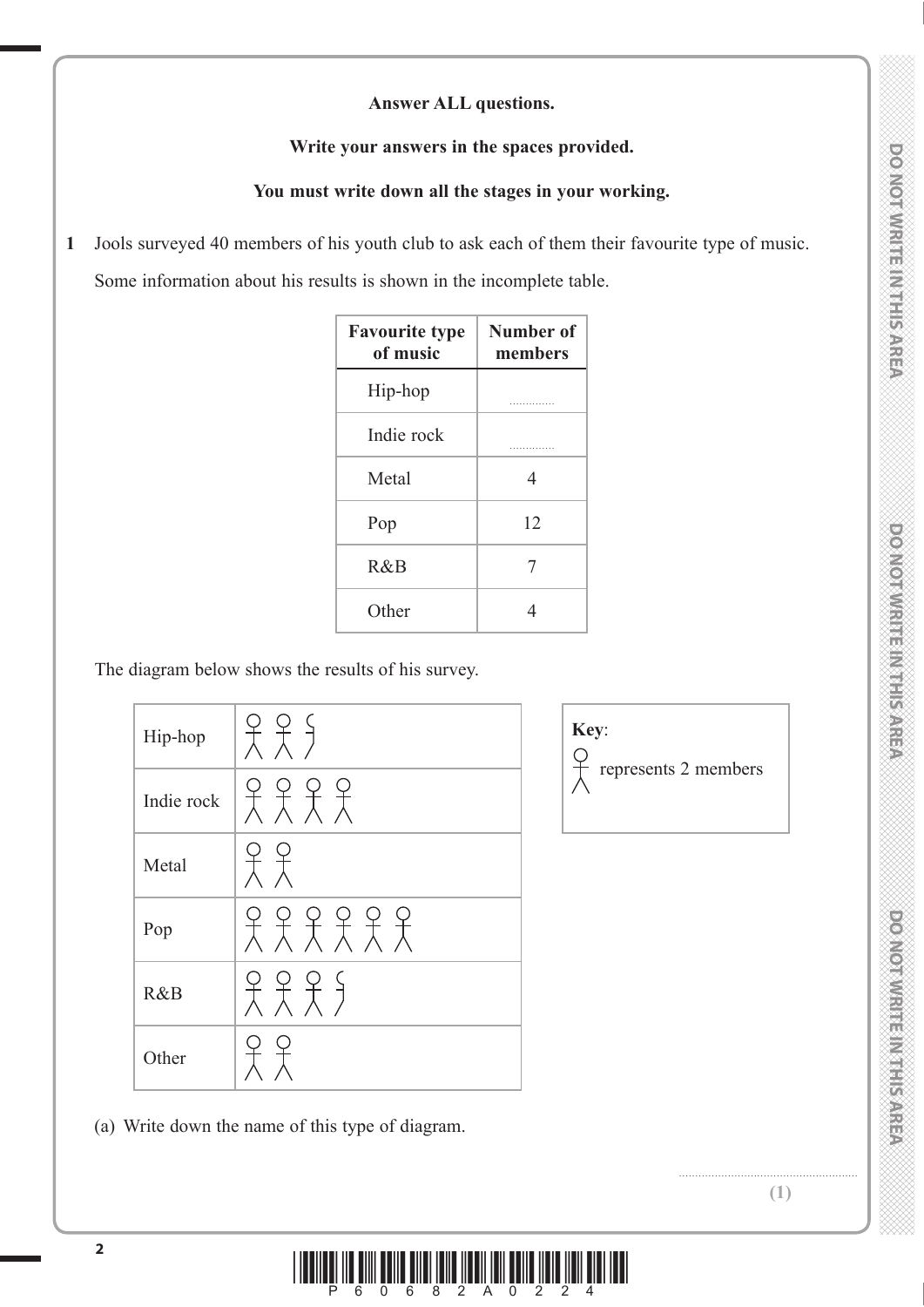

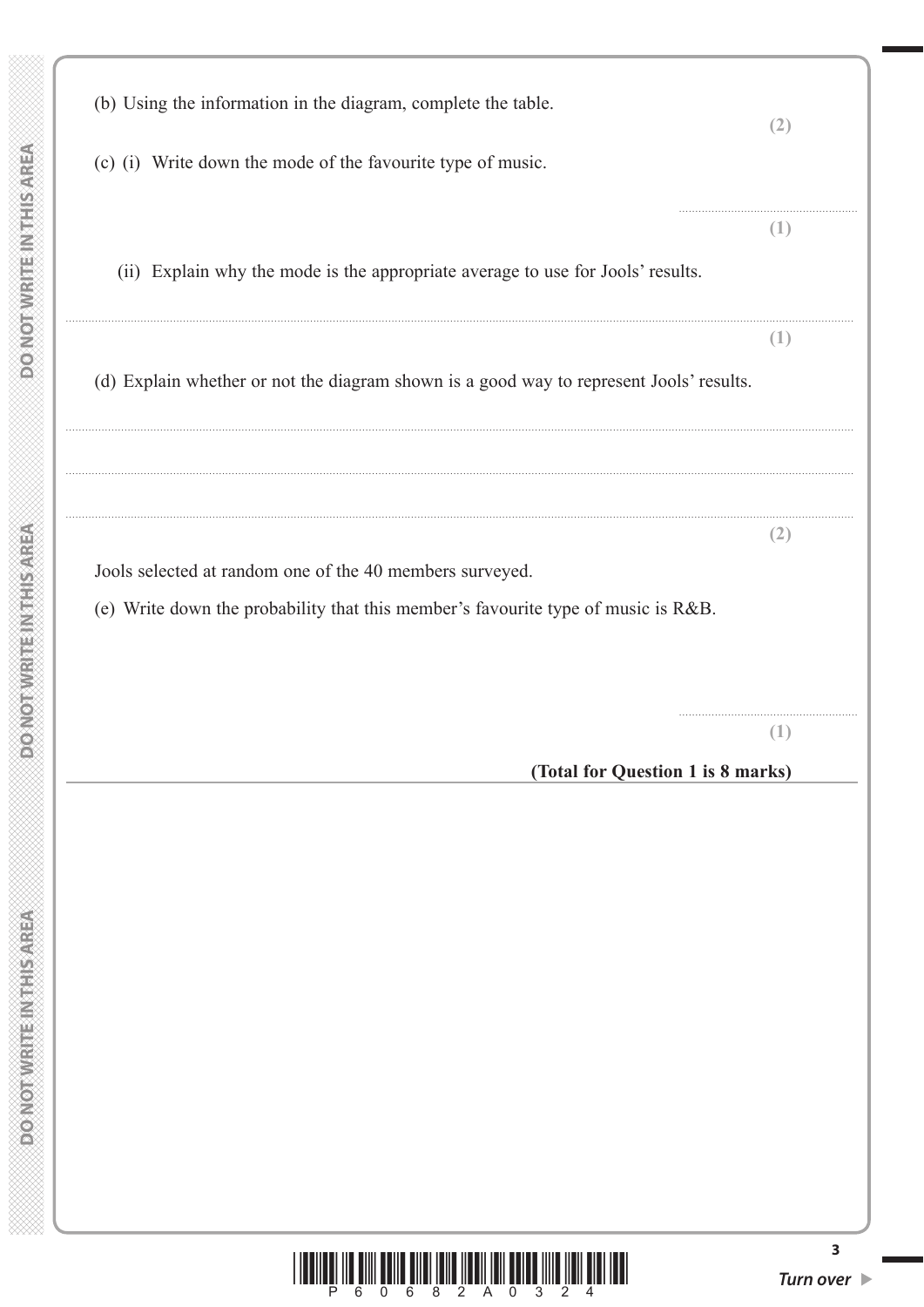|                                                                                            |               | "How generous do you feel is the amount of time allowed for your lunch break?" |
|--------------------------------------------------------------------------------------------|---------------|--------------------------------------------------------------------------------|
| This is <b>not</b> a good question.                                                        |               |                                                                                |
| (a) Give two reasons why.                                                                  |               |                                                                                |
|                                                                                            |               |                                                                                |
|                                                                                            |               |                                                                                |
|                                                                                            |               |                                                                                |
|                                                                                            |               |                                                                                |
|                                                                                            |               |                                                                                |
|                                                                                            |               | $\angle$                                                                       |
| The 20 employees in the office work in one of two teams.                                   |               |                                                                                |
|                                                                                            | Team A        | 8 employees                                                                    |
|                                                                                            |               |                                                                                |
|                                                                                            | <b>Team B</b> | 12 employees                                                                   |
| selected at random.                                                                        |               | One employee from Team A is selected at random and one employee from Team B is |
| Nabir is in Team A and Jenny is in Team B.                                                 |               |                                                                                |
| (b) (i) Write down the probability that Nabir is selected.                                 |               |                                                                                |
|                                                                                            |               |                                                                                |
|                                                                                            |               | L.                                                                             |
|                                                                                            |               |                                                                                |
| (ii) Write down the probability that Jenny is selected.                                    |               |                                                                                |
|                                                                                            |               |                                                                                |
|                                                                                            |               |                                                                                |
|                                                                                            |               | H.                                                                             |
| (iii) Who is more likely to be selected, Nabir or Jenny?<br>Give a reason for your answer. |               |                                                                                |
|                                                                                            |               |                                                                                |
|                                                                                            |               |                                                                                |
|                                                                                            |               | (上)                                                                            |

4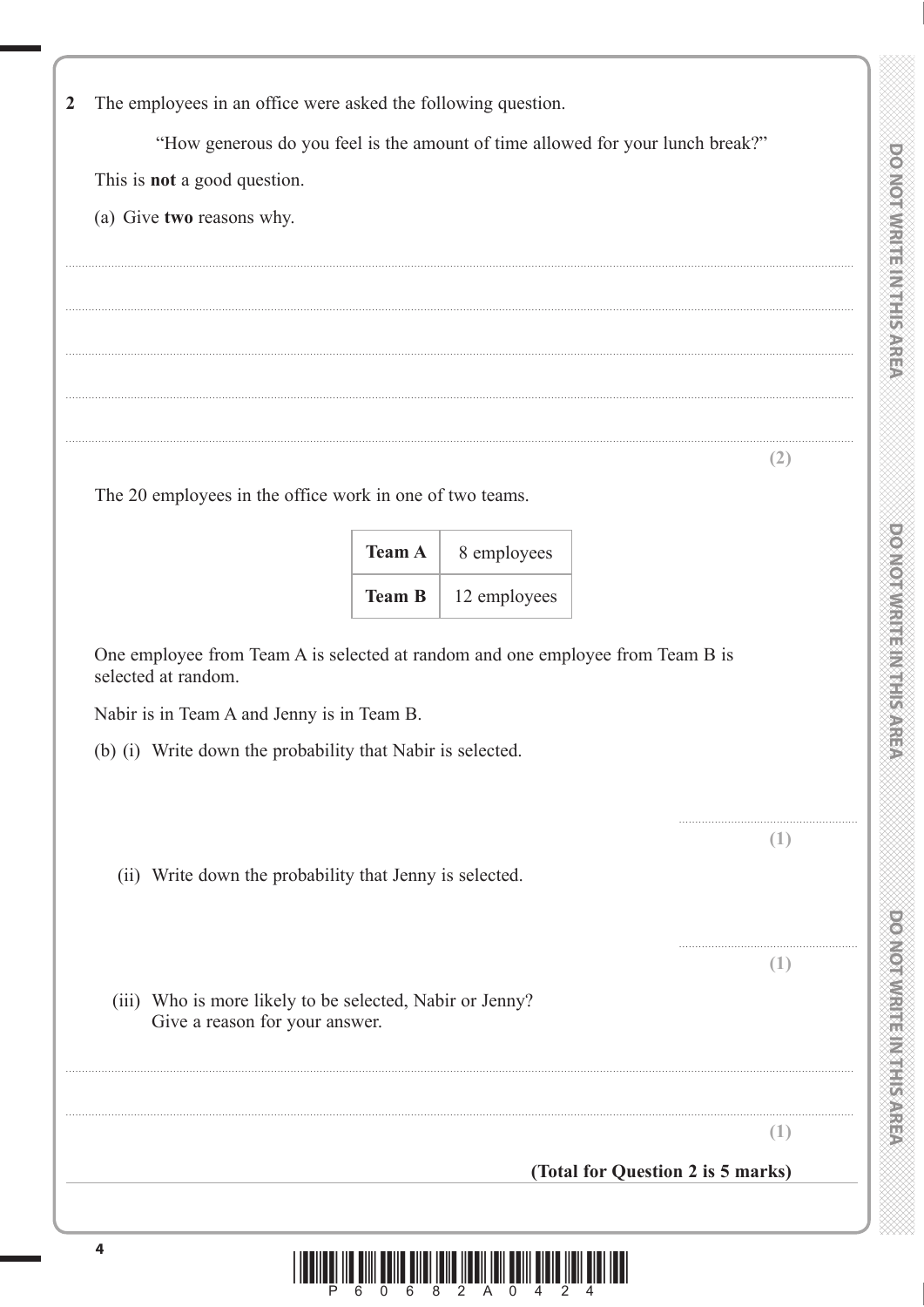**3** The table shows information about the sales of cars in the UK for the 14 top selling makes of car in September 2016 and in September 2017

|                   |       | September 2016         |       | September 2017      |                      |
|-------------------|-------|------------------------|-------|---------------------|----------------------|
| <b>Make</b>       | sales | market share<br>$(\%)$ | sales | market share<br>(%) | % change<br>in sales |
| Ford              | 49078 | 10.45                  | 39696 | 9.31                | $-19.12$             |
| Volkswagen        | 33722 | 7.18                   | 36332 | 8.53                | 7.74                 |
| <b>BMW</b>        | 32595 | 6.94                   | 31465 | 7.38                | $-3.47$              |
| Mercedes-Benz     | 31988 | 6.81                   | 31430 | 7.37                | $-1.74$              |
| Vauxhall          | 41697 | 8.88                   | 31058 | 7.29                | $-25.52$             |
| Audi              | 31113 | 6.62                   | 29619 | 6.95                | $-4.80$              |
| Nissan            | 27807 | 5.92                   | 28810 | 6.76                | 3.61                 |
| Toyota            | 18888 | 4.02                   | 19222 | 4.51                | 1.77                 |
| Hyundai           | 17039 | 3.63                   | 16587 | 3.89                | $-2.65$              |
| Kia               | 15340 | 3.27                   | 15706 | 3.69                | 2.39                 |
| <b>Land Rover</b> | 14629 | 3.11                   | 14504 | 3.40                | $-0.85$              |
| Peugeot           | 16130 | 3.43                   | 12810 | 3.01                | $-20.58$             |
| Renault           | 17275 | 3.68                   | 12378 | 2.90                | $-28.35$             |
| Mini              | 13119 | 2.79                   | 12282 | 2.88                | $-6.38$              |

(Source: *www.smmt.co.uk*)

- (a) Write down the market share (%) for Vauxhall in September 2016
- **5** .......................................................% **(1)** (b) Compare the Peugeot sales for September 2017 with the Peugeot sales for September 2016 .................................................................................................................................................................................................................................................. **(1)** (c) Which make of car had the largest percentage increase in sales between September 2016 and September 2017? ....................................................... **(1)** (d) How many of these 14 top selling makes of car had fewer sales in September 2017 than in September 2016? ....................................................... **(1) (Total for Question 3 is 4 marks)**



**DOMOT WRITEN HIS AREA**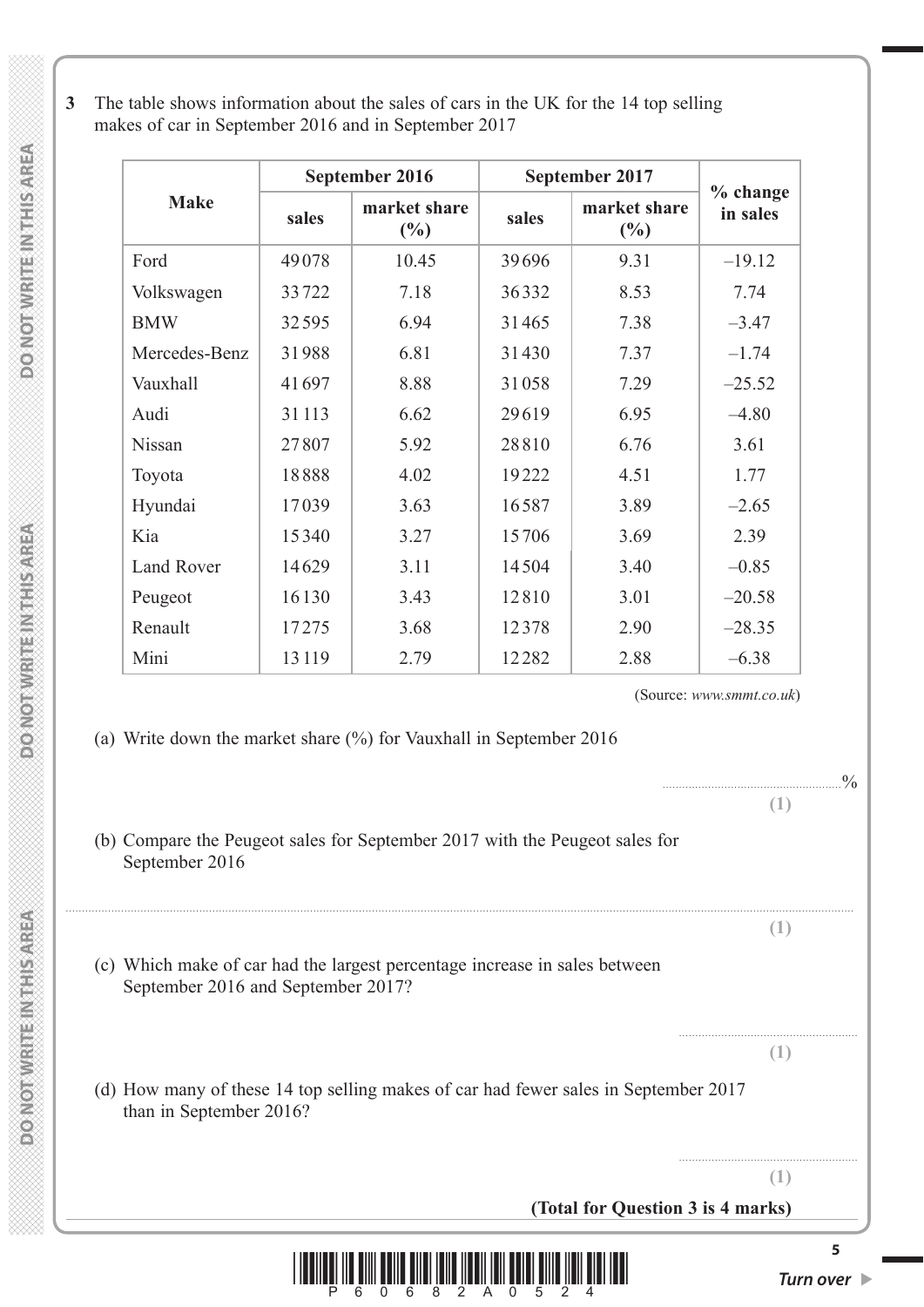**4** Jon found the following information about the average price of a cinema ticket in the UK.

| Year                                                        | 2007   2008   2009   2010   2011   2012   2013   2014   2015   2016 |  |  |  |                          |      |
|-------------------------------------------------------------|---------------------------------------------------------------------|--|--|--|--------------------------|------|
| <b>Average price (£)</b>   5.05   5.20   5.44   5.95   6.06 |                                                                     |  |  |  | $6.53$   $6.72$   $7.21$ | 7.41 |

(Source: *UK Cinema Association*)

He did not find the average price for 2012

Jon's first six average prices have been plotted on the grid below.

(a) Plot the average price for each of 2014, 2015 and 2016



\*P60682A0624\*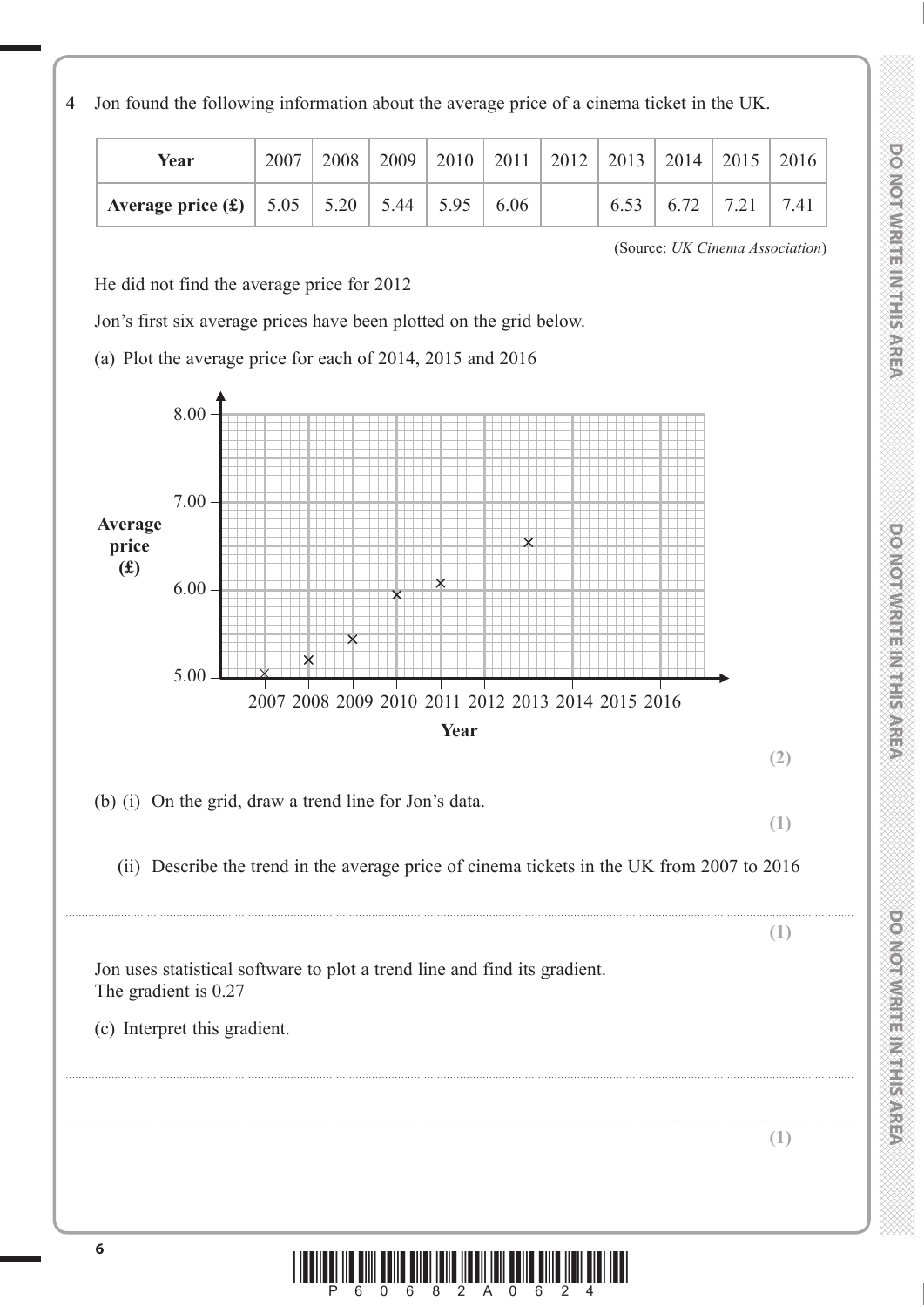**ASSING SIMULATION ON OUT** 

| Zoe says that the scale used on the Average price axis could make the graph misleading.                                                    |                                    |
|--------------------------------------------------------------------------------------------------------------------------------------------|------------------------------------|
| (d) Explain whether or not Zoe is correct.                                                                                                 |                                    |
|                                                                                                                                            |                                    |
|                                                                                                                                            |                                    |
|                                                                                                                                            |                                    |
|                                                                                                                                            |                                    |
|                                                                                                                                            |                                    |
|                                                                                                                                            | $\angle$                           |
| Barry wants to use a trend line for Jon's data in order to find an estimate of the average<br>price of a cinema ticket in 2012 and in 2020 |                                    |
| (e) Explain whether each of these is a sensible thing to do.                                                                               |                                    |
| Do not work out these estimates.                                                                                                           |                                    |
|                                                                                                                                            |                                    |
|                                                                                                                                            |                                    |
|                                                                                                                                            |                                    |
|                                                                                                                                            |                                    |
|                                                                                                                                            |                                    |
|                                                                                                                                            |                                    |
|                                                                                                                                            | (3)                                |
|                                                                                                                                            | (Total for Question 4 is 10 marks) |
|                                                                                                                                            |                                    |
|                                                                                                                                            |                                    |
|                                                                                                                                            |                                    |
|                                                                                                                                            |                                    |
|                                                                                                                                            |                                    |
|                                                                                                                                            |                                    |
|                                                                                                                                            |                                    |



 $\overline{z}$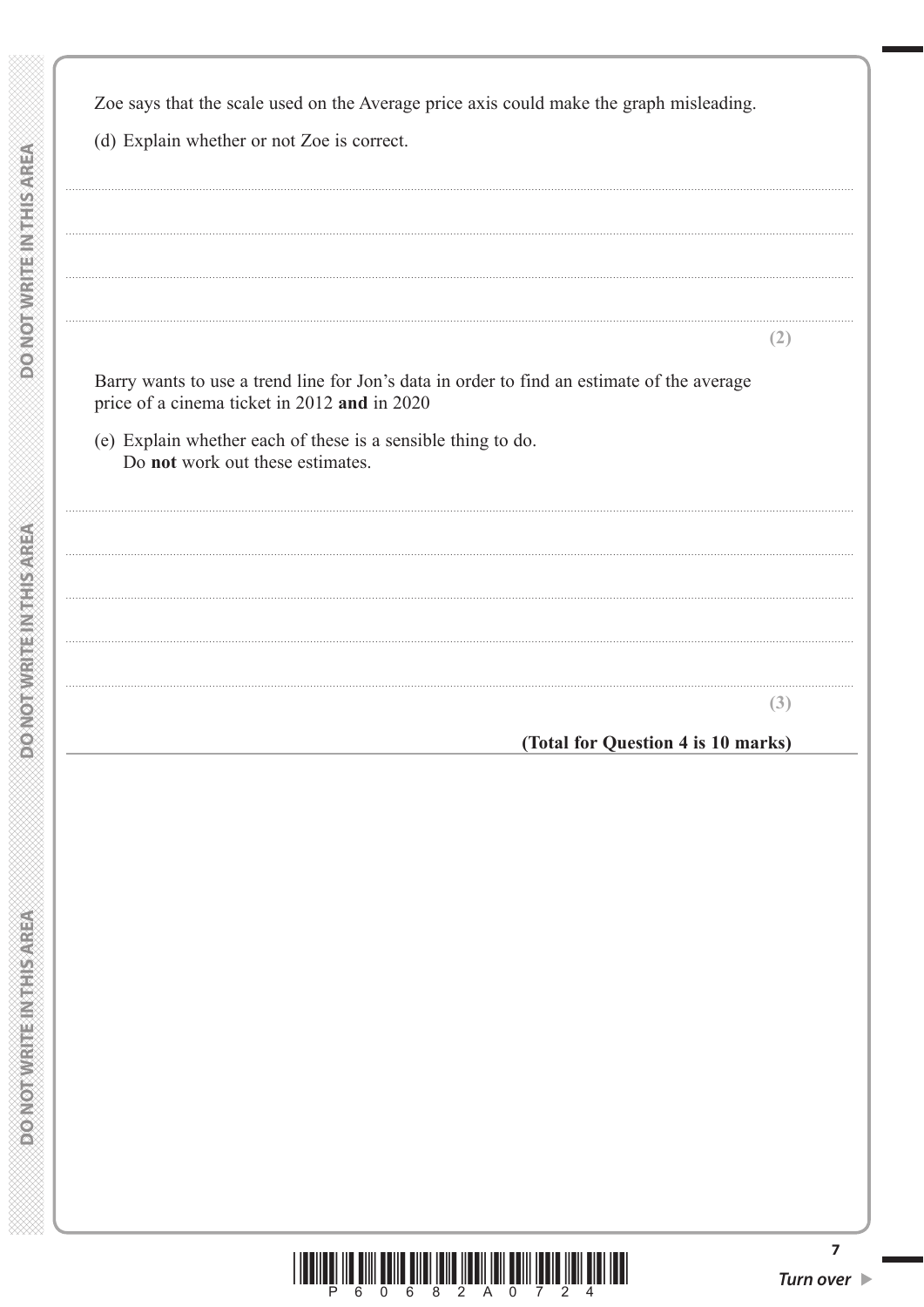- DOMOTWRITE MITHIS AREA
- **THIS AREA DO NOT WRITE IN THIS AREA DO NOT WRITE IN THIS AREA DO NOT WRITE IN THIS AREA DO NOT WRITE IN THIS AREA DO NOT WRITE IN THIS AREA DO NOT WRITE IN THE INTERNATIONAL CONTINUES.** DONOINVERTE MILLION 00

**5** A supermarket manager recorded the total number of each type of bank note in the tills when the supermarket closed one Saturday. Here are his results.

| <b>Bank note</b>       | £5 | $\pounds10$ | £20 | £50 | Total |
|------------------------|----|-------------|-----|-----|-------|
| <b>Number in tills</b> |    |             | 96  | 18  | 300   |

One of the bank notes is selected at random.

(a) Find the probability that the value of the bank note is less than £20

The manager uses his data to predict the proportion of each type of bank note in use in the UK.

| <b>Bank note</b>            | £5  | £10 | £20 | £50   |
|-----------------------------|-----|-----|-----|-------|
| <b>Predicted proportion</b> | 25% | 37% | 32% | $6\%$ |

..................................................................................................................................................................................................................................................

(b) Explain how the manager could improve his predictions.

**(1)**

....................................................... **(2)**

The table below shows the true proportion of each type of bank note in use in the UK in 2017

..................................................................................................................................................................................................................................................

| <b>Bank note</b>       | £5  | £10 | £20 | £50   |
|------------------------|-----|-----|-----|-------|
| <b>True proportion</b> | 10% | 22% | 59% | $9\%$ |

(Source: *Bank of England*)

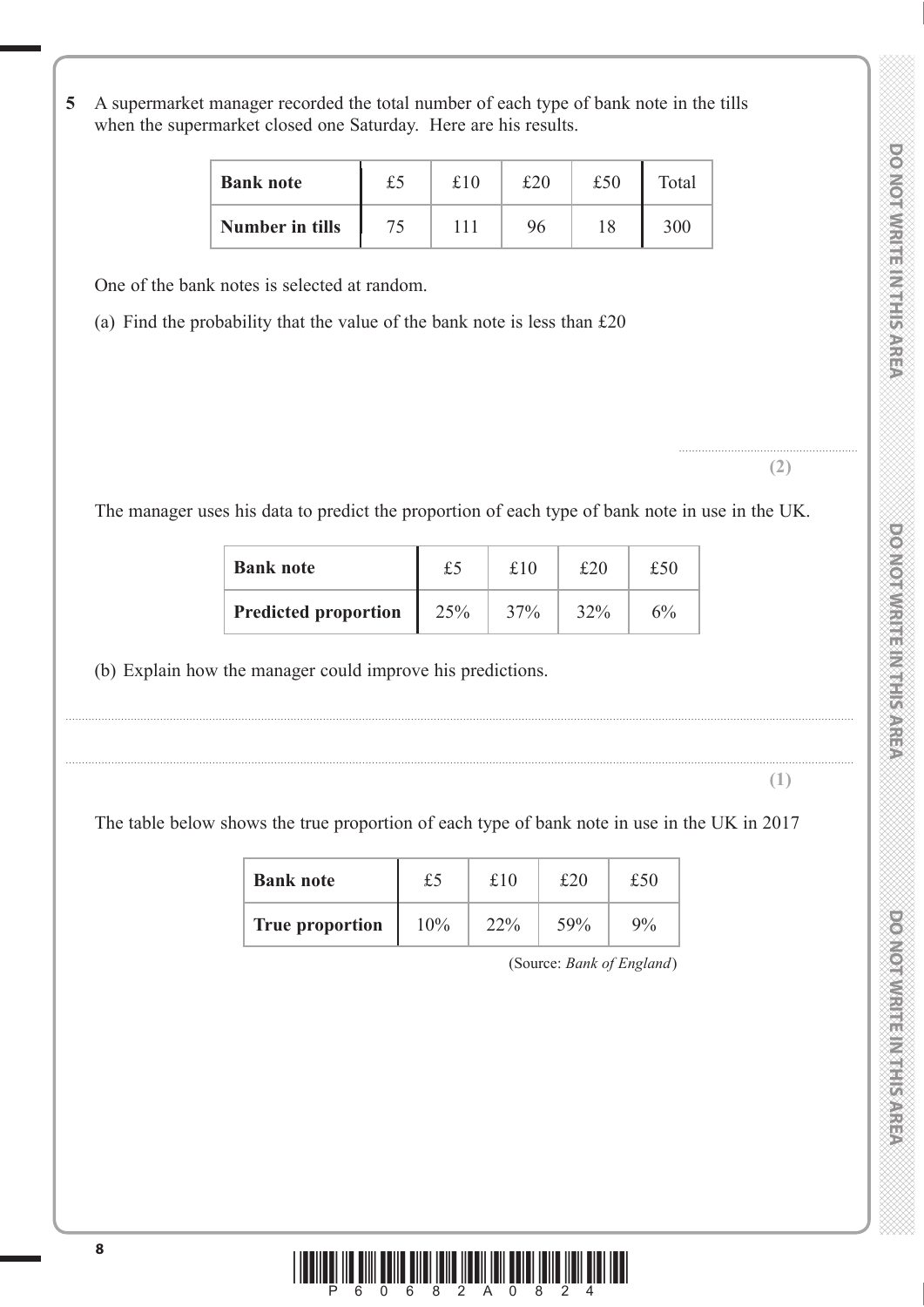| You must suggest a possible reason for any difference. |                                   |     |
|--------------------------------------------------------|-----------------------------------|-----|
|                                                        |                                   |     |
|                                                        |                                   |     |
|                                                        |                                   |     |
|                                                        |                                   |     |
|                                                        |                                   | (2) |
|                                                        | (Total for Question 5 is 5 marks) |     |
|                                                        |                                   |     |
|                                                        |                                   |     |
|                                                        |                                   |     |
|                                                        |                                   |     |
|                                                        |                                   |     |
|                                                        |                                   |     |
|                                                        |                                   |     |
|                                                        |                                   |     |
|                                                        |                                   |     |
|                                                        |                                   |     |
|                                                        |                                   |     |
|                                                        |                                   |     |
|                                                        |                                   |     |
|                                                        |                                   |     |
|                                                        |                                   |     |
|                                                        |                                   |     |
|                                                        |                                   |     |

**DO NOT WRITE IN THIS AREA** 

**PO NOT WIREINITHIS AREA** 

**DONOT WRITEIN THIS AREA** 



 $\overline{9}$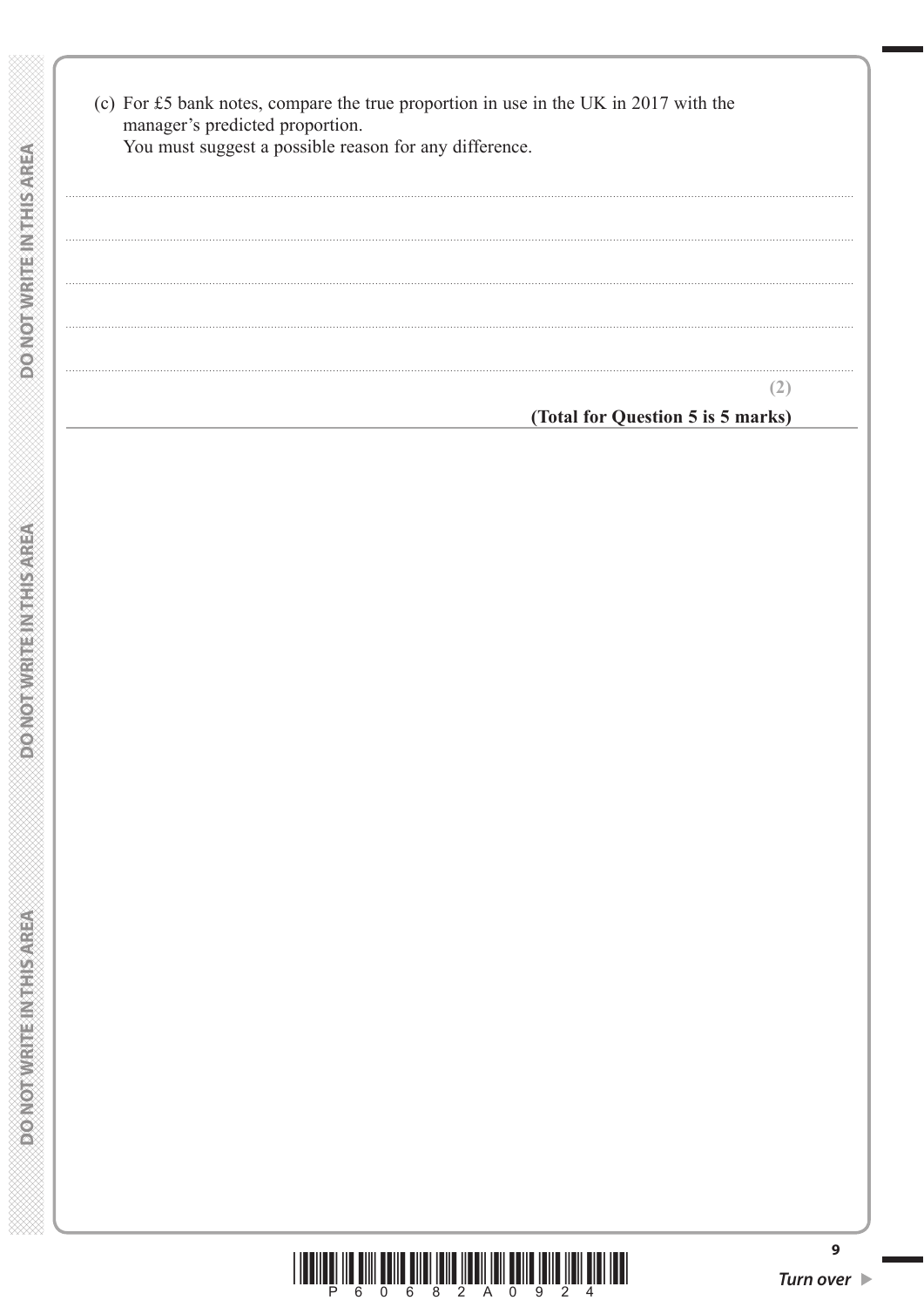**DOMORATIE MEETINGS** 

men's singles final matches for the 30 years from 1985 **Time taken (***t* **minutes) Frequency Cumulative frequency** 

**6** The table shows information about the time taken, in minutes, by each of the Wimbledon

|                    |    | $1 \text{ m}$ when $V$ minutes $V$ and $V$ and $V$ and $V$ and $V$ and $V$ and $V$ |
|--------------------|----|------------------------------------------------------------------------------------|
| $80 \le t < 120$   |    | 7                                                                                  |
| $120 \le t < 160$  |    | 14                                                                                 |
| $160 \leq t < 200$ | 11 | 25                                                                                 |
| $200 \le t < 240$  | 3  | 28                                                                                 |
| $240 \le t < 280$  |    | 29                                                                                 |
| $280 \le t < 320$  |    | 30                                                                                 |

(Source: *Wimbledon.com*)

(a) Explain why the class interval which contains the median time taken is  $160 \le t < 200$ 

..................................................................................................................................................................................................................................................

..................................................................................................................................................................................................................................................

**(1)**

(b) Use linear interpolation to work out an estimate for the median time taken.

|                                                                                                                             | minutes |
|-----------------------------------------------------------------------------------------------------------------------------|---------|
| For the 30 years before 1985, the median time taken by the Wimbledon men's singles<br>tennis final matches was 110 minutes. |         |
| (c) Compare the median time taken in the 30 years before 1985 with the median time<br>taken in the 30 years from 1985       |         |
| Interpret your comparison.                                                                                                  |         |
|                                                                                                                             |         |
|                                                                                                                             |         |
|                                                                                                                             |         |
|                                                                                                                             |         |

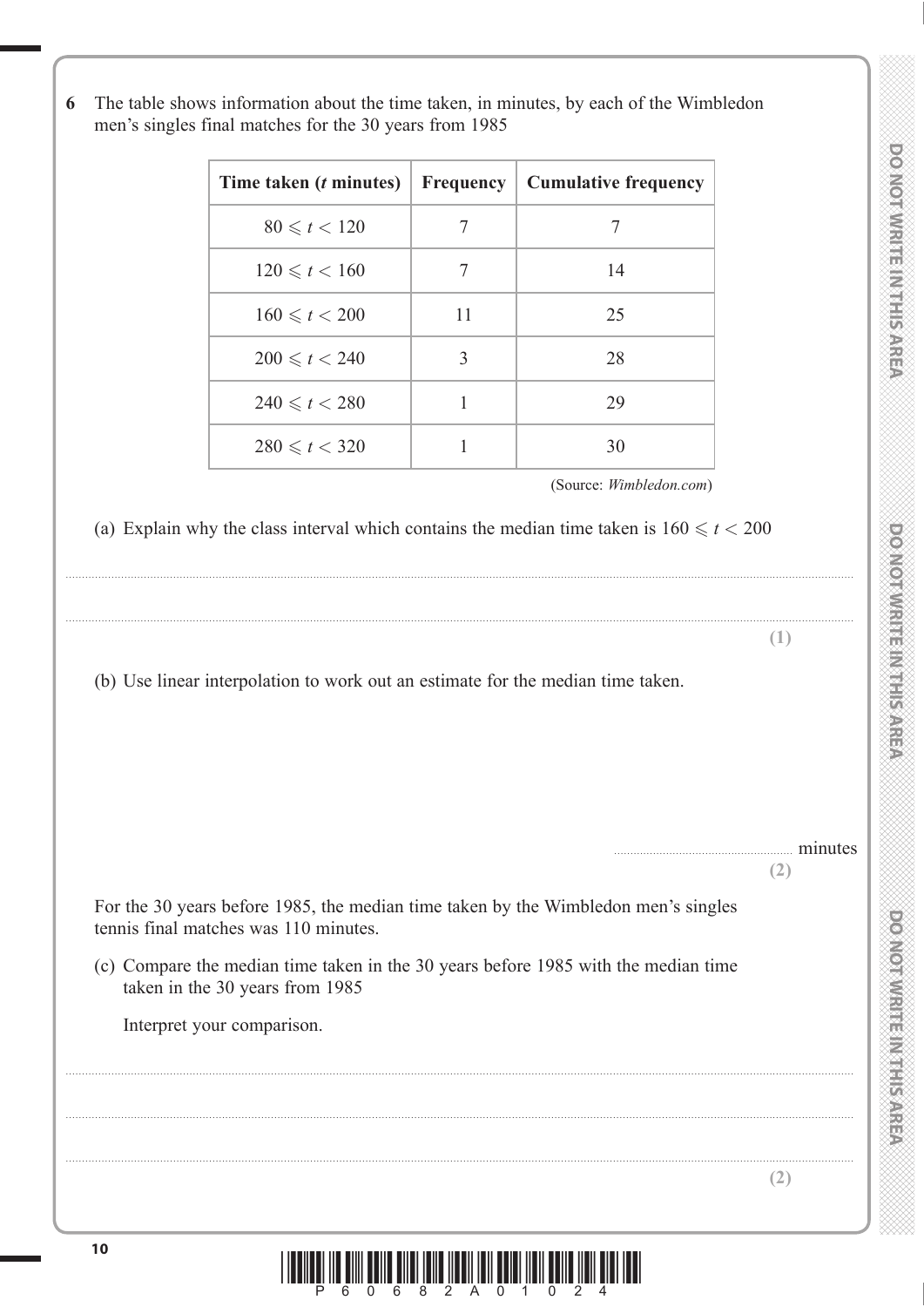Sue thinks it would be better to use the **mean** for the average of the time taken by these matches.

..................................................................................................................................................................................................................................................

..................................................................................................................................................................................................................................................

(d) Suggest a reason why Sue is **not** correct.

**(1)**

#### **(Total for Question 6 is 6 marks)**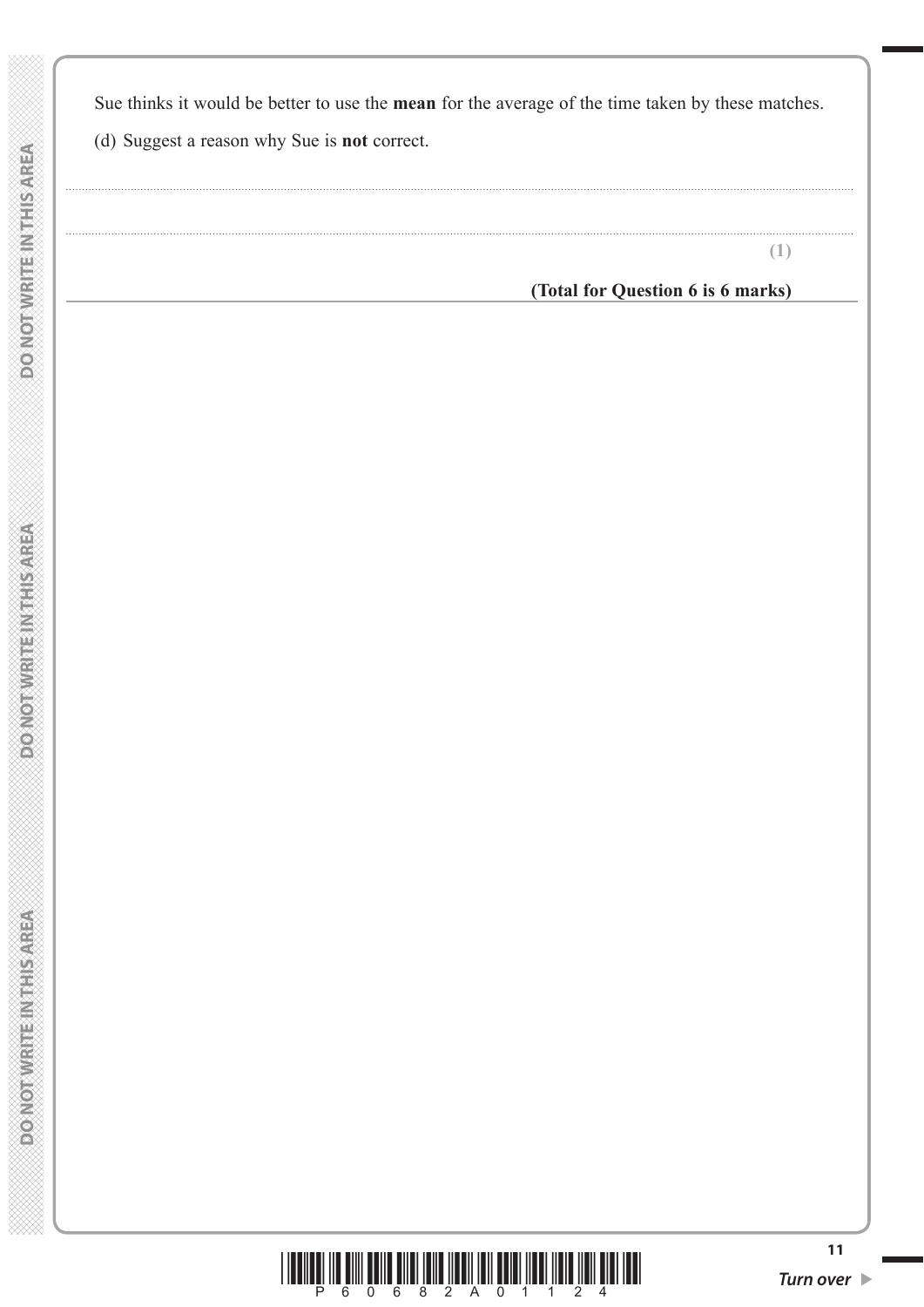**DOO YORD WEBSTART PARTIES** 

Paula organised a fund raising charity run at her school.  $\overline{7}$ 

Here is part of the spreadsheet that she used to record information about each student who took part.

| <b>School Year</b><br>Age |                    | <b>Gender</b> | <b>Amount raised</b> |
|---------------------------|--------------------|---------------|----------------------|
| 9                         | 13 years 10 months | F             | £ $17$               |
|                           | 11 years 8 month   | F             | 850                  |
|                           | 12 years 25 days   | M             | $£4$ and 80 pence    |
| 11                        | $16.5$ years       | F             | £15.50               |
|                           | 12 years 9 months  | M             | £10                  |

(a) Circle the variable from the list below that has qualitative data.

|                   | School Year | Age | Gender | Amount raised                                                                             |     |
|-------------------|-------------|-----|--------|-------------------------------------------------------------------------------------------|-----|
|                   |             |     |        |                                                                                           | (1) |
| be processed.     |             |     |        | (b) Give two reasons why the data in the spreadsheet needs to be cleaned before it can    |     |
|                   |             |     |        |                                                                                           |     |
|                   |             |     |        |                                                                                           |     |
|                   |             |     |        |                                                                                           |     |
|                   |             |     |        | (c) Explain whether or not using a spreadsheet to process the information is appropriate. | (2) |
|                   |             |     |        |                                                                                           |     |
|                   |             |     |        |                                                                                           | (1) |
|                   |             |     |        |                                                                                           |     |
|                   |             |     |        |                                                                                           |     |
| $12 \ \mathrm{ }$ |             |     |        |                                                                                           |     |

<u>THENING IN ANN BAN SIN MAN MAN MAN SAN MAN MAN MAN MAN MAN</u>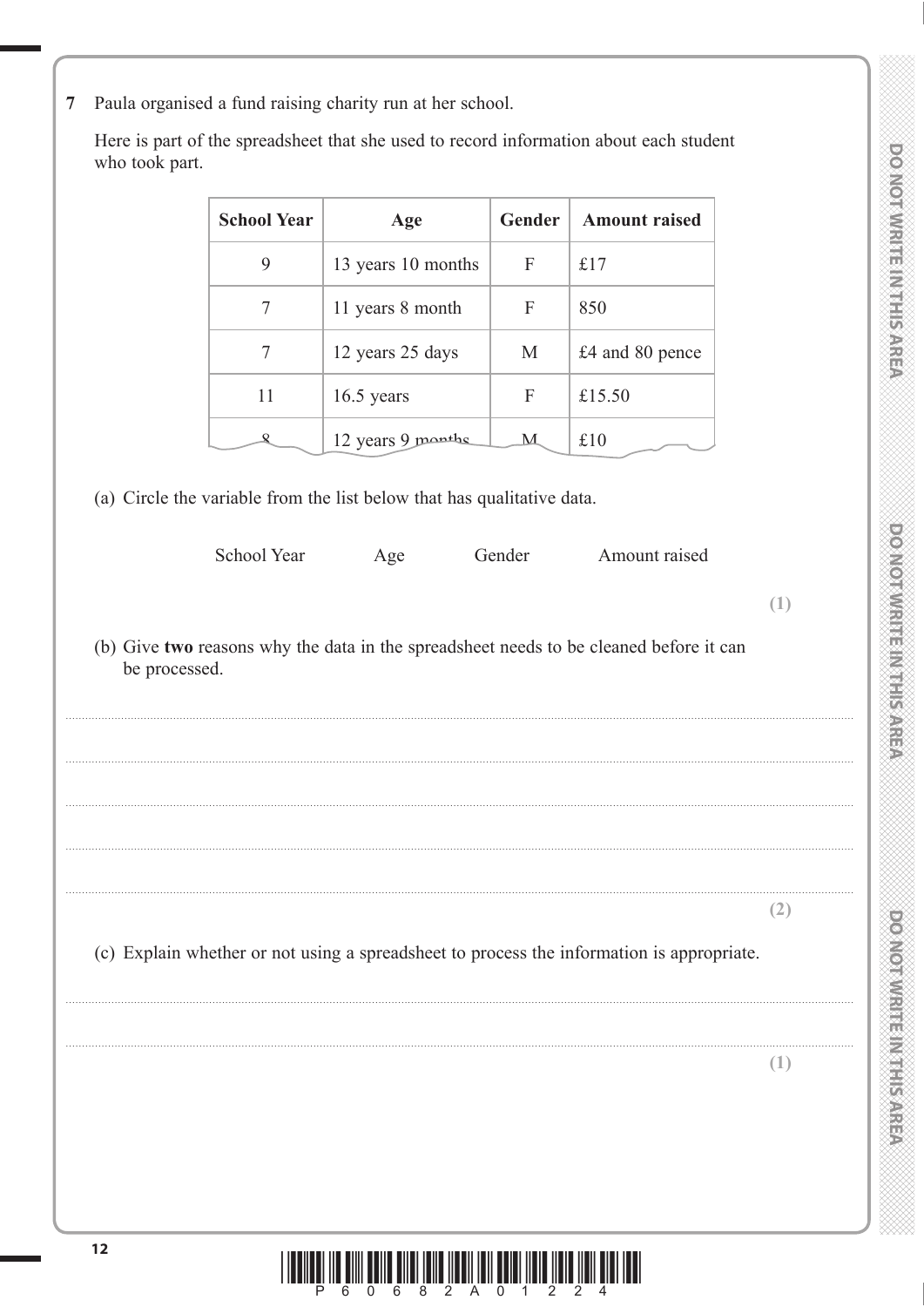| A total of £252 was raised by the 24 students in Year 9 who took part in the run. |                                                                                       |           |                                   |  |
|-----------------------------------------------------------------------------------|---------------------------------------------------------------------------------------|-----------|-----------------------------------|--|
|                                                                                   | (d) Show that the mean amount raised by these Year 9 students is $£10.50$             |           |                                   |  |
|                                                                                   |                                                                                       |           |                                   |  |
|                                                                                   |                                                                                       |           |                                   |  |
|                                                                                   |                                                                                       |           |                                   |  |
|                                                                                   |                                                                                       |           |                                   |  |
|                                                                                   |                                                                                       |           | (1)                               |  |
|                                                                                   | Paula wants to display information about the amount raised by each year group.        |           |                                   |  |
|                                                                                   | She plans to use a poster to be seen by visitors to the school.                       |           |                                   |  |
| target audience.                                                                  | (e) Circle the type of diagram from the list below that would be best to use for this |           |                                   |  |
| Box plot                                                                          | Cumulative frequency chart                                                            | Pie chart | Scatter diagram                   |  |
|                                                                                   |                                                                                       |           | (1)                               |  |
|                                                                                   |                                                                                       |           | (Total for Question 7 is 6 marks) |  |

**PO NOTWEEPINGER**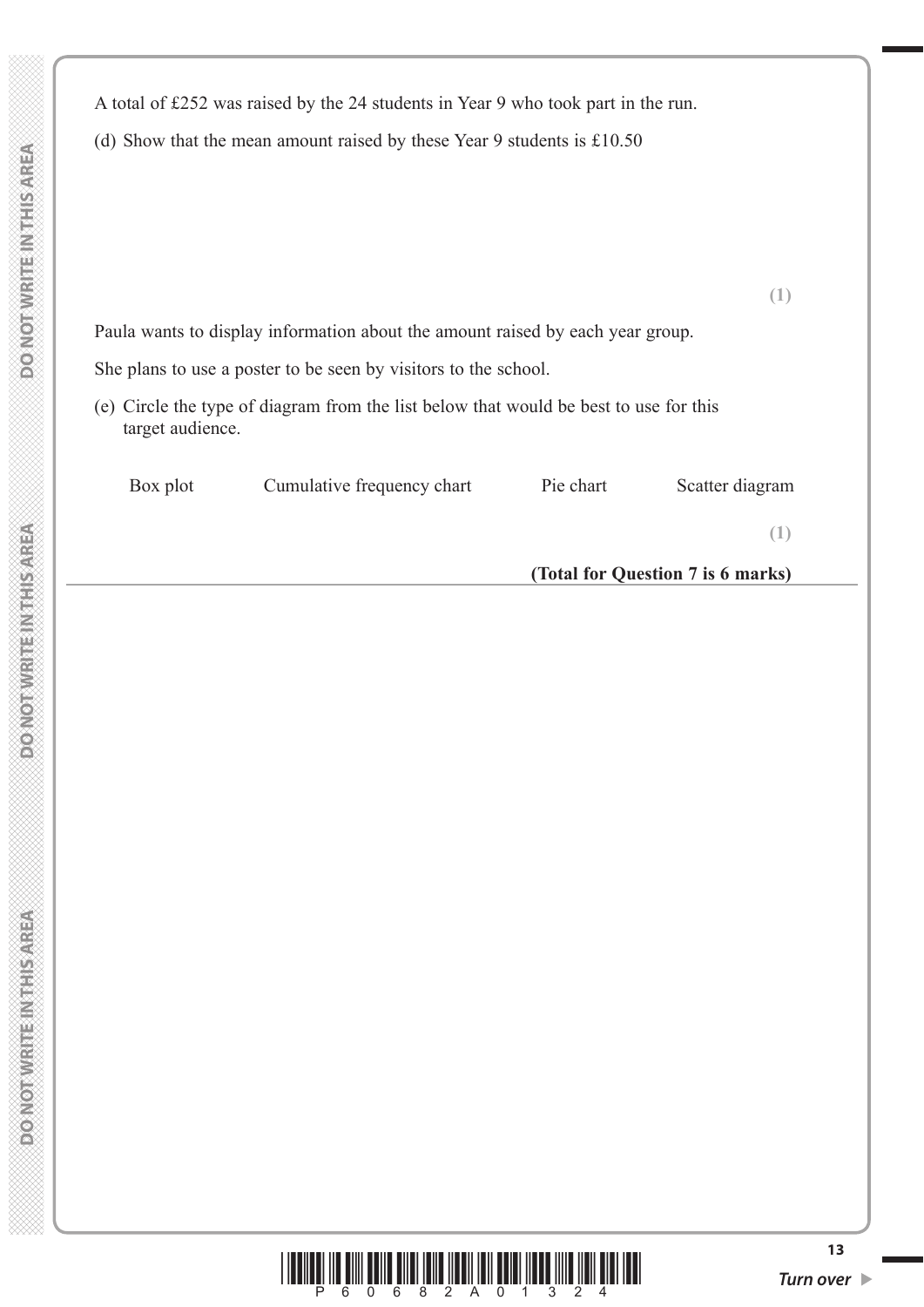**8** Mayokun measured and recorded the height, to the nearest cm, of each of the first 20 female students and of each of the first 20 male students to arrive at his college one morning.

 He used statistical software to produce these diagrams and these summary statistics to help him compare the distributions.

|    | <b>Female students</b>  |    | <b>Male students</b>                               |
|----|-------------------------|----|----------------------------------------------------|
| 13 | 4                       | 14 | 6                                                  |
| 14 | 2 7 7                   | 15 | 4 4 4 6 6 7 8 9                                    |
| 15 | $1 \t1 \t2 \t6 \t9 \t9$ | 16 | Key:<br>2 4 4 5 8                                  |
| 16 | 3 5 7 7 9 9             | 17 | 2 2 7<br>represents 134 cm<br>13<br>$\overline{4}$ |
| 17 | 4 8                     | 18 | 2 5                                                |
| 18 | 4                       | 19 |                                                    |

|                | <b>Median</b>    | Mean             | Range           | <b>IQR</b>      |
|----------------|------------------|------------------|-----------------|-----------------|
| <b>Females</b> | 161 cm           | $160 \text{ cm}$ | $50 \text{ cm}$ | $18 \text{ cm}$ |
| <b>Males</b>   | $163 \text{ cm}$ | $165 \text{ cm}$ | $45 \text{ cm}$ | $16 \text{ cm}$ |

..................................................................................................................................................................................................................................................

..................................................................................................................................................................................................................................................

Mayokun chose to use stem and leaf diagrams rather than histograms.

 (a) Give one advantage of using stem and leaf diagrams rather than histograms for Mayokun's data.

**(1)**

DO NOTWRITE IN THIS AREA

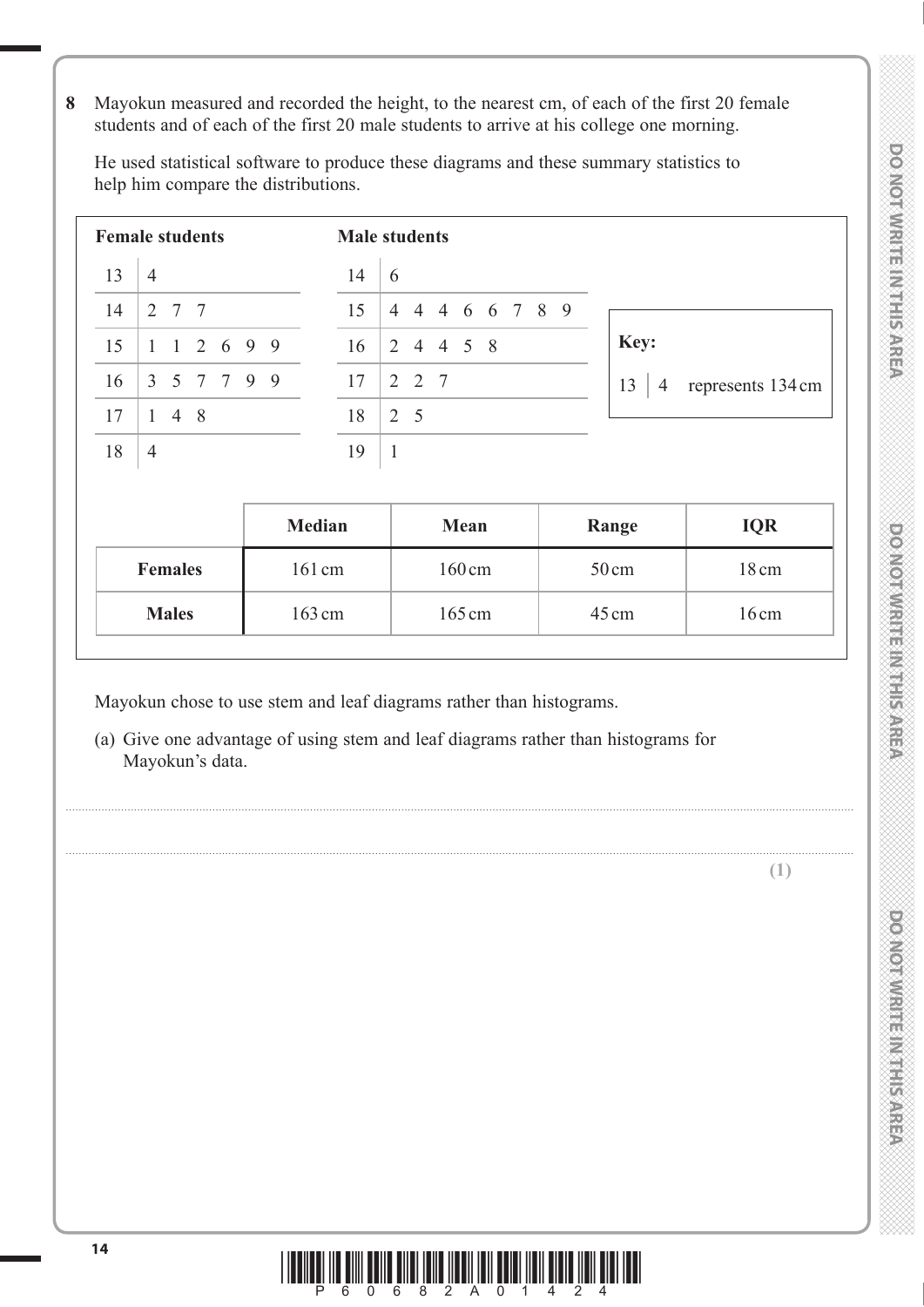**DO NOT WRITEIN THIS AREA** 

**ASSINGLING IN STRUCK ON 201** 

Before collecting his data, Mayokun wrote down two hypotheses.

- 1. Males are taller than females.
- 2. The heights of males vary more than the heights of females.
- (b) Using appropriate results from Mayokun's survey, discuss any conclusions that he might have made about his hypotheses.

You should comment on the reliability of the conclusions.

 $(6)$ 

# (Total for Question 8 is 7 marks)



 $15$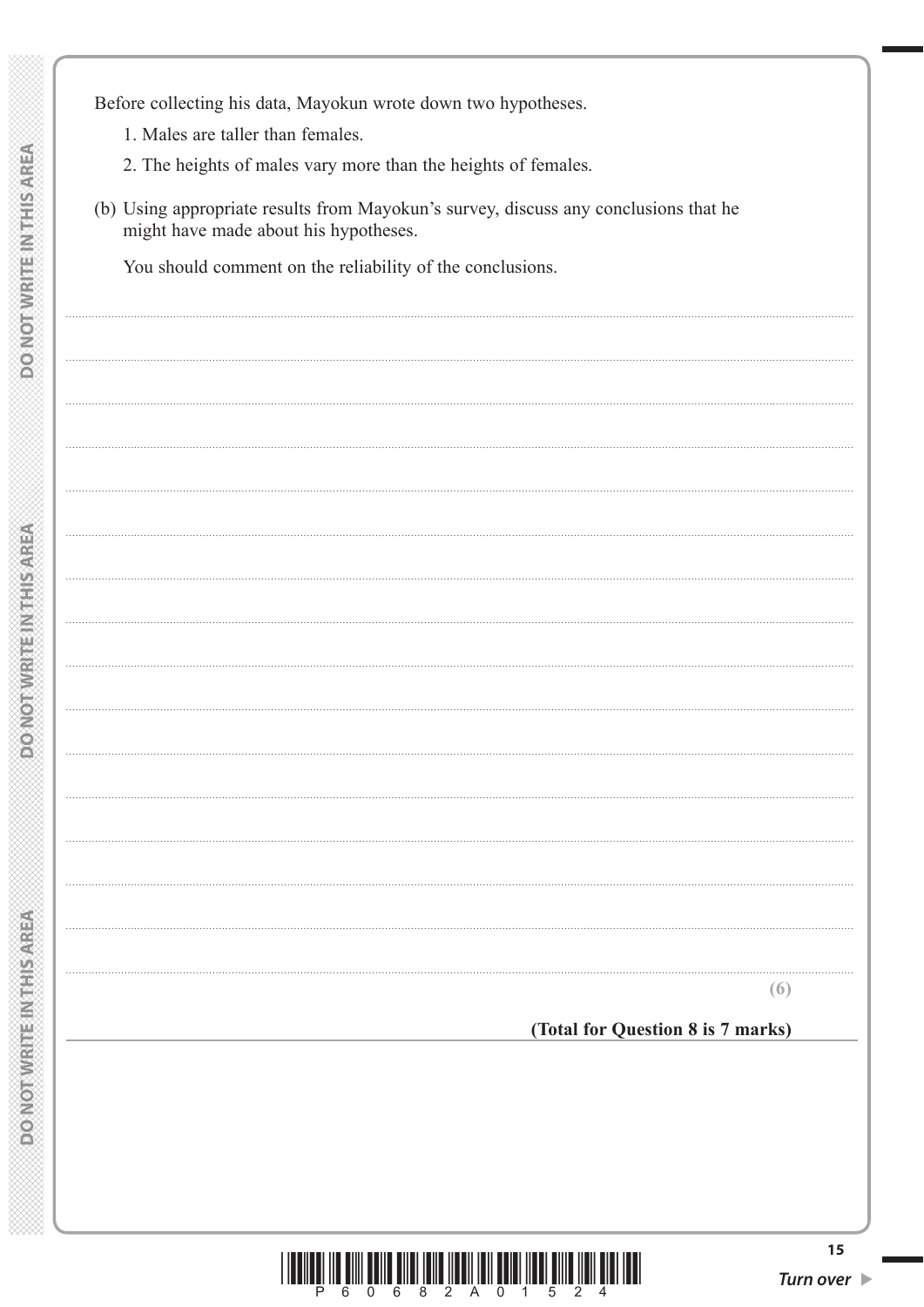....................................................... **(1)**

**(1)**

**(2)**

**(1)**

**DOOMOTIVIEE IN THE SARE** 

**9** Katrina travels to work by train or by bus or by car.

**Travel by Number of journeys Number of times late for work** Train 120 27 Bus  $30 \t x$ Car | 50 | 15

The table gives some information about her 200 journeys to work last year.

One of the days that Katrina travelled to work last year is picked at random.

(a) Find the probability that she travelled by train and was late for work on that day.

The absolute risk of Katrina arriving late for work last year when travelling by bus was 0.6

(b) Show why the value of *x* in the table is 18

 (c) (i) Show that the relative risk of Katrina being late for work last year when she travelled by car compared with when she travelled by bus is 0.5

(ii) Interpret this relative risk.

**(Total for Question 9 is 5 marks)**



..................................................................................................................................................................................................................................................

..................................................................................................................................................................................................................................................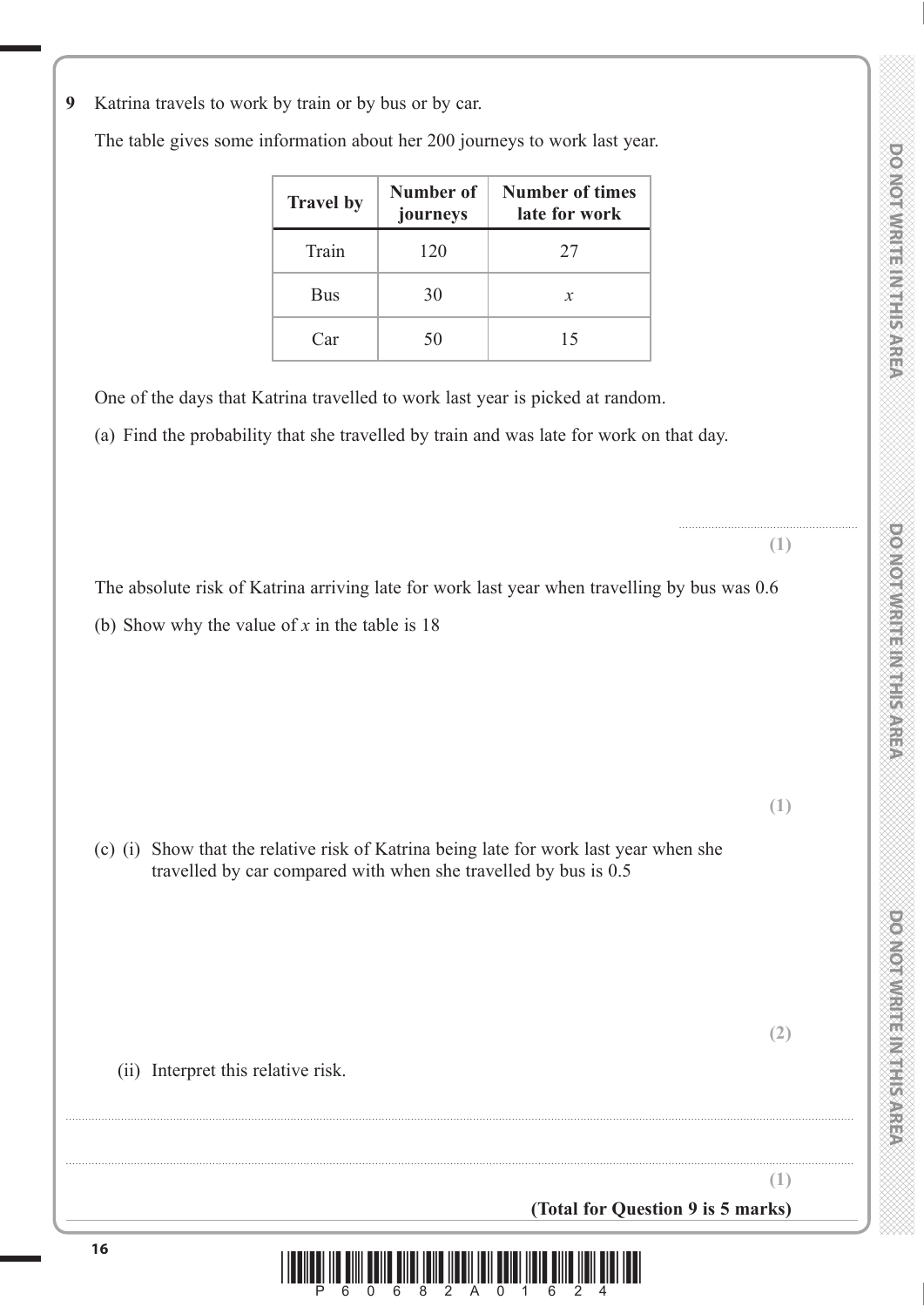Amy and Robert want to do a survey. **PONOTN'S RINE TRANSPACE** database. her sample. **DOMOTHISTIC INTERSIGNED** and 30 postgraduates. (b) Give two advantages of using quota sampling. (c) Explain why this quota sample is **not** a random sample. **MERINGS HER NEED AREAS** 

She then generates exactly 100 random numbers and uses these random numbers to select (a) Give two reasons why Amy's method may not produce a sample of 100 students.  $(2)$ Robert decides to use quota sampling to collect a sample of 100 students. He plans to stand outside the main building until he has interviewed 70 undergraduates  $(2)$  $(1)$ (Total for Question 10 is 5 marks)

6 8 2 A 0 1 7

10 At a university, 70% of students are undergraduates and 30% of students are postgraduates.

Amy decides to use simple random sampling to collect a sample of 100 students.

She uses the university database as a sample frame and she numbers each student on the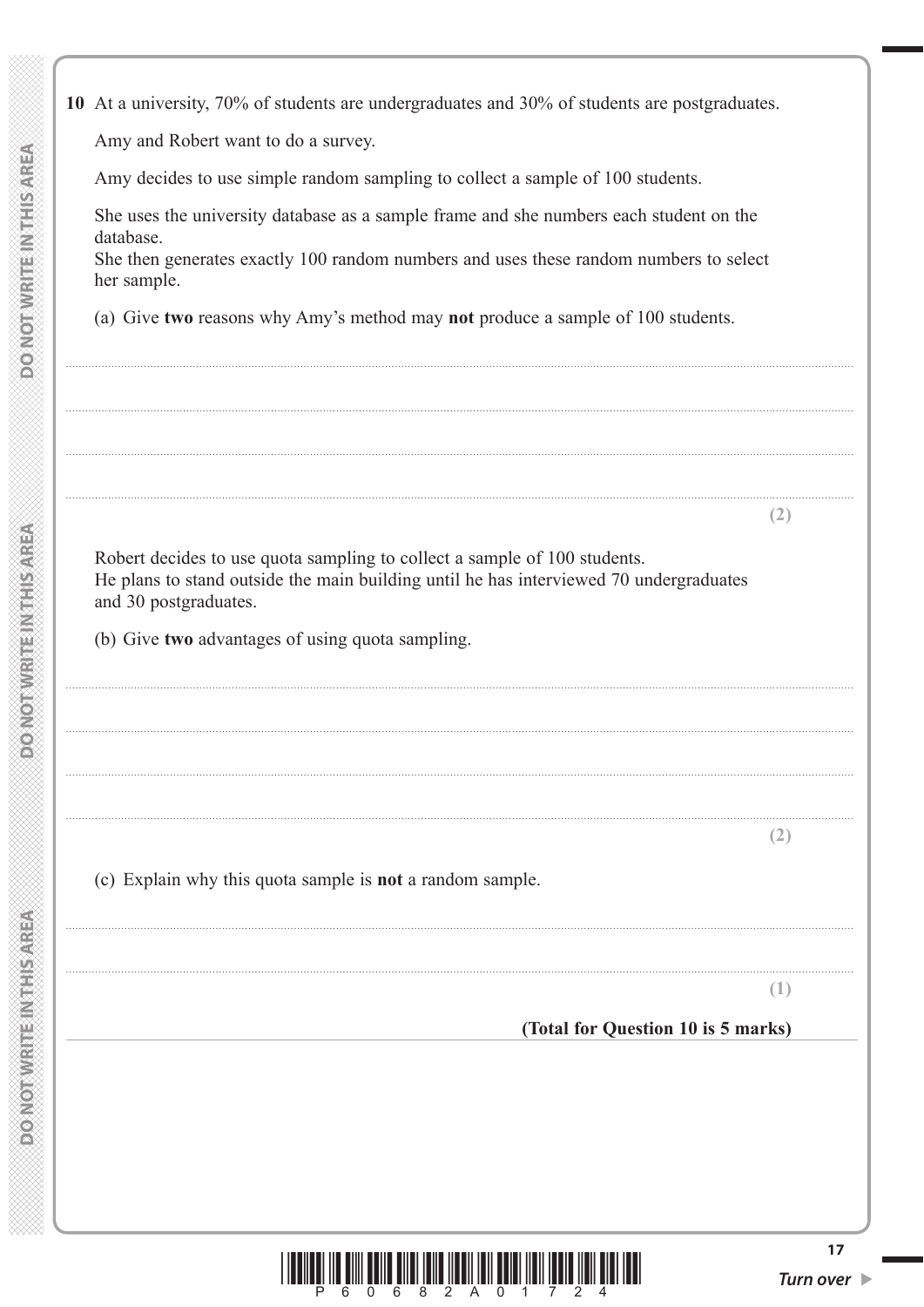**THIS AREA DO NOT WRITE IN THIS AREA DO NOT WRITE IN THIS AREA DO NOT WRITE IN THIS AREA DO NOT WRITE IN THIS AREA DO NOT WRITE IN THIS AREA DO NOT WRITE IN THE INTERNATIONAL CONTINUES.**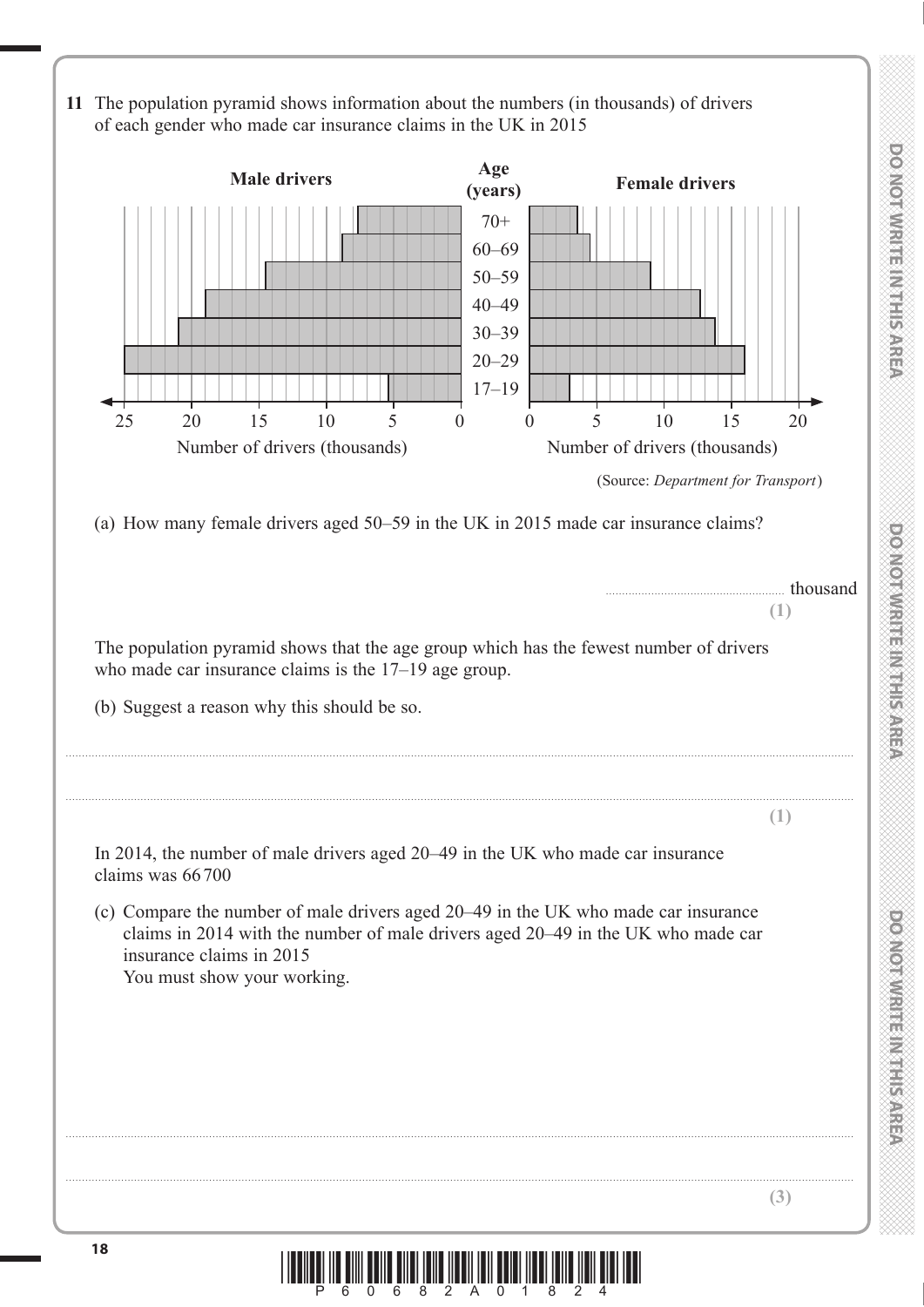



19

**MEETH START AND AND AND AND A** 

**MERICAN DISTRICTION OF STREET**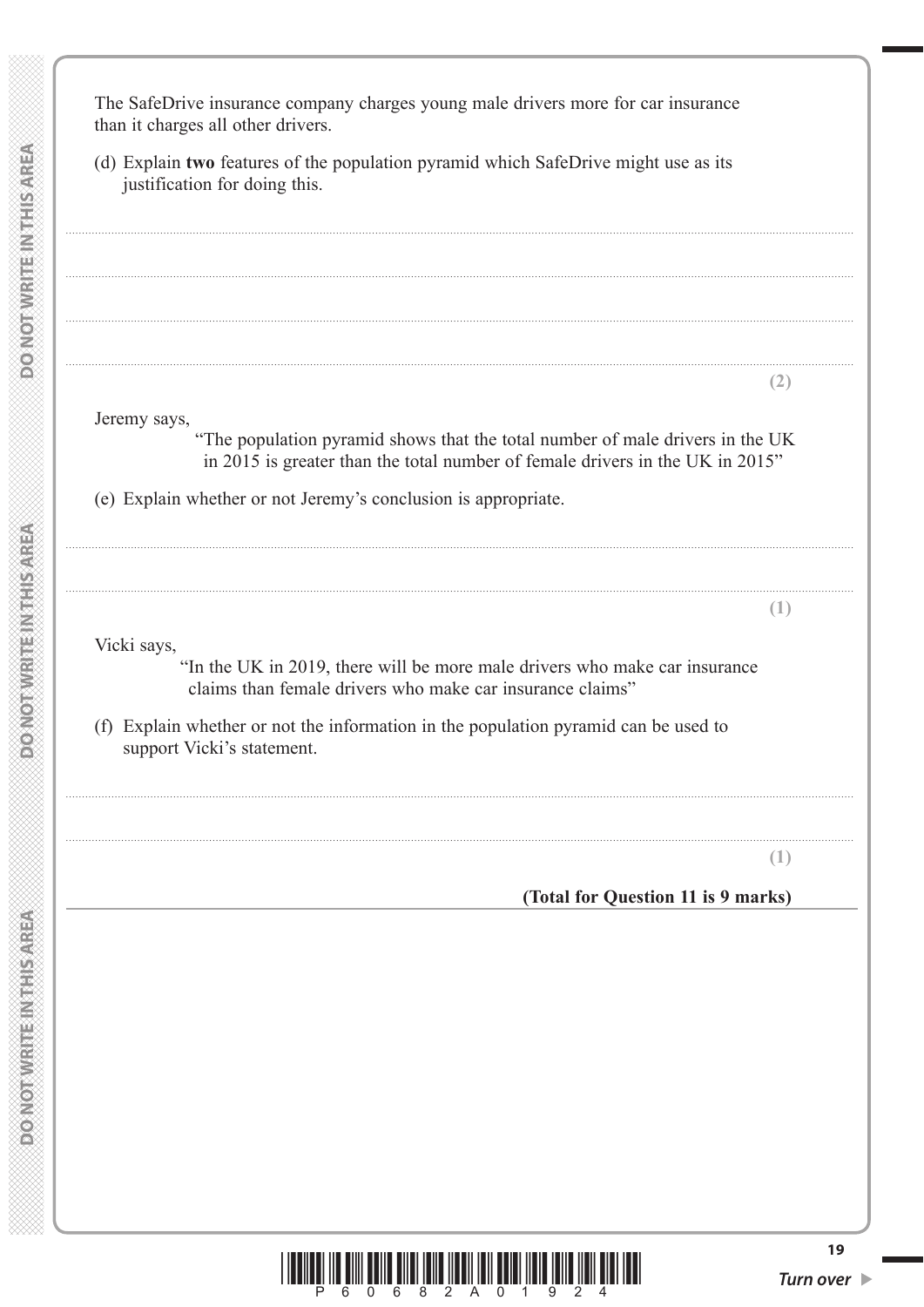**DO NOT WRITE IN THIS AREA** 

**DOMORRINE IN HELP SARE** 

#### **12** The frequency polygon shows information about the times taken by 49 athletes to run 400 metres at the 2017 World Championships.



(Source: *www.iaaf.org*)

 (a) Use the information in the frequency polygon to complete the table by writing in the missing times.

| Time ( <i>t</i> seconds) | <b>Frequency</b> |
|--------------------------|------------------|
| $\lt t \leq$<br>.<br>.   |                  |

None of the athletes ran 400 metres in exactly 53 seconds.

- (b) Find the number of athletes who ran 400 metres in less than 53 seconds.
- (c) Calculate an estimate for the mean time of the 49 athletes.

|      | seconds |
|------|---------|
| -631 |         |

**(1)**

....................................................... **(2)**

**(Total for Question 12 is 6 marks)**

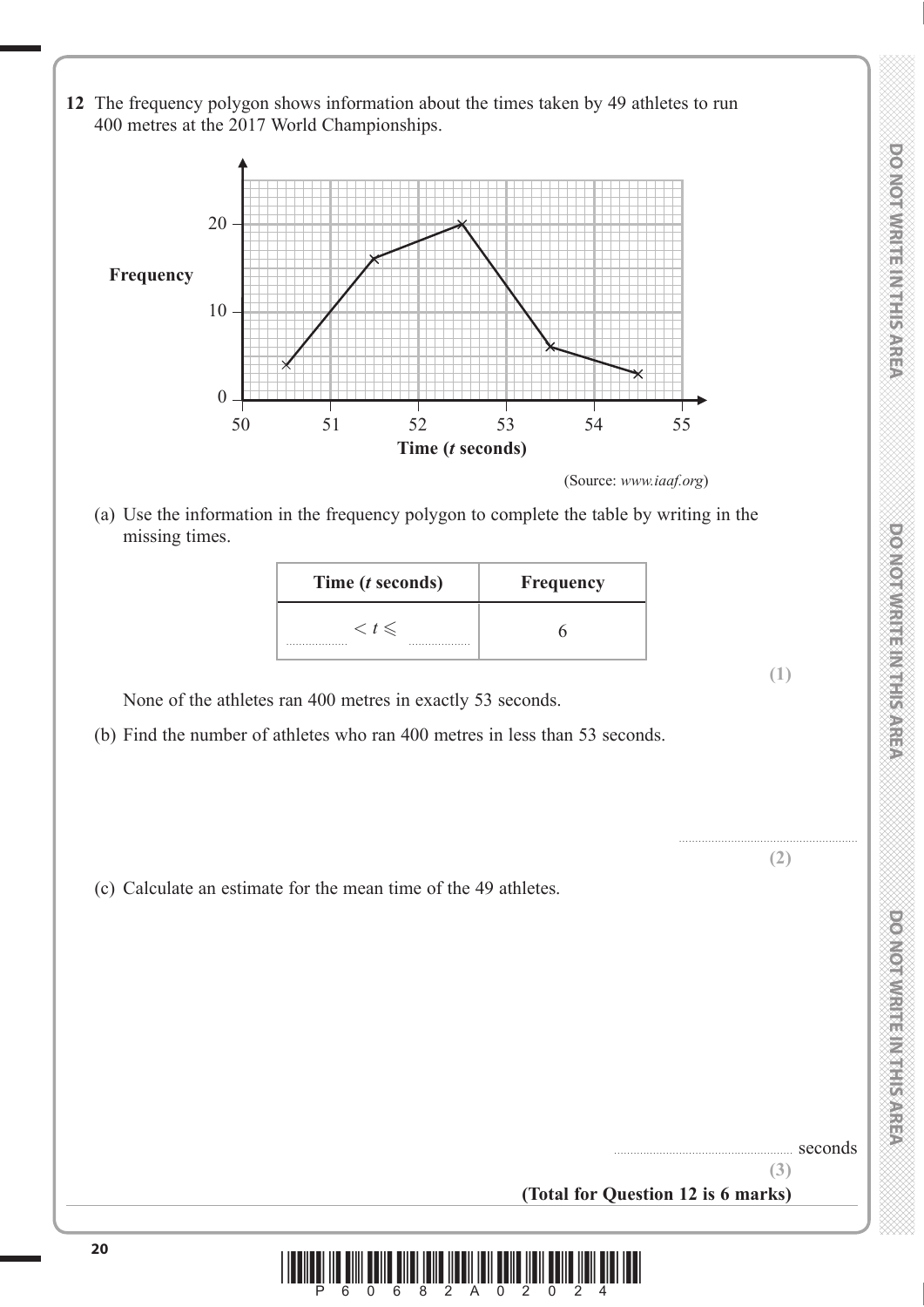**13** A food critic was asked to compare six mince pies (labelled A to F) and to rank them in order of quality.

Jacques wants to see if the price of a mince pie depends on its quality.

The tables show information about these six mince pies.

| <b>Quality rank</b> | Mince pie     | Price rank        | Mince pie |
|---------------------|---------------|-------------------|-----------|
| 1 (highest quality) | B             | 1 (highest price) | $\subset$ |
| $\overline{2}$      | A             | $\overline{2}$    | В         |
| 3                   | $\mathcal{C}$ | 3                 | A         |
| $\overline{4}$      | F             | $\overline{4}$    | F         |
| 5                   | D             | 5                 | E         |
| 6 (lowest quality)  | E             | 6 (lowest price)  |           |

 Jacques calculates Spearman's rank correlation coefficient for the quality ranks and the price ranks.

..................................................................................................................................................................................................................................................

..................................................................................................................................................................................................................................................

..................................................................................................................................................................................................................................................

..................................................................................................................................................................................................................................................

..................................................................................................................................................................................................................................................

..................................................................................................................................................................................................................................................

(a) Explain whether or not this is a sensible statistic for Jacques to calculate.

**(2)**

The value of Spearman's rank correlation coefficient calculated by Jacques is 0.77

 (b) Based on this value, write down a conclusion that Jacques could reach. You must justify your answer.

**(Total for Question 13 is 4 marks)**

### **TOTAL FOR PAPER IS 80 MARKS**

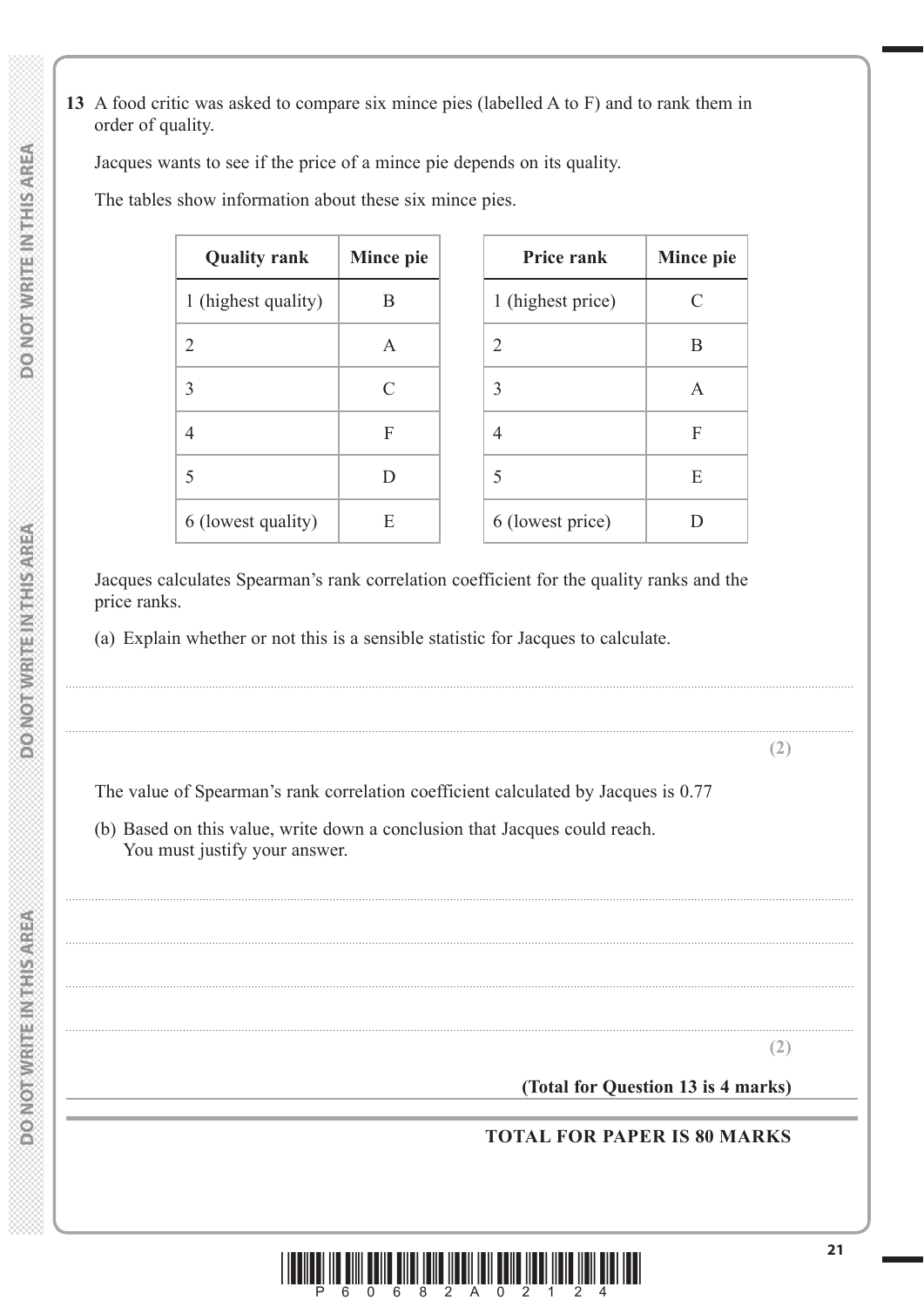**BLANK PAGE**

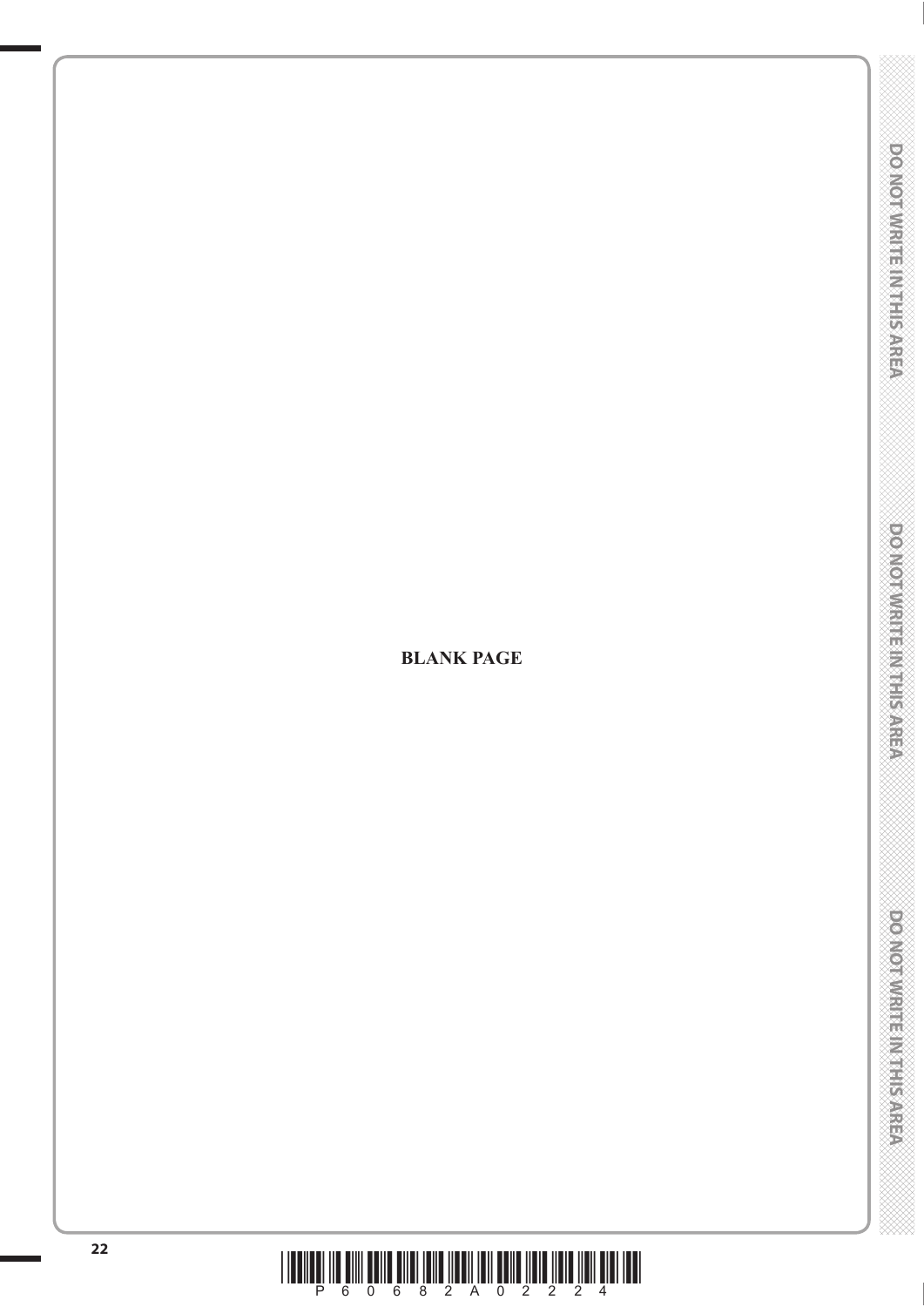**BLANK PAGE**